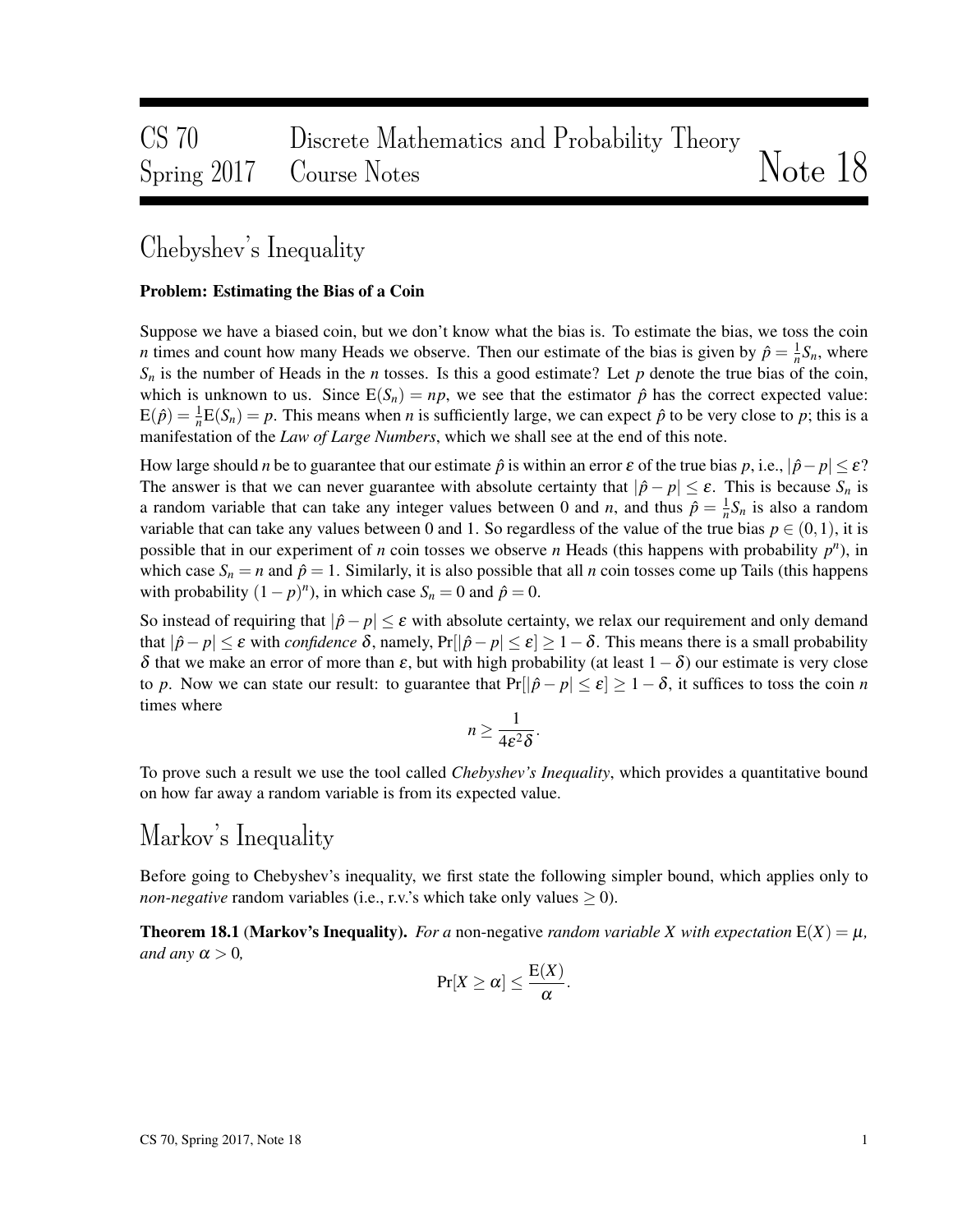*Proof.* From the definition of expectation, we have

$$
E(X) = \sum_{a} a \times Pr[X = a]
$$
  
\n
$$
\geq \sum_{a \geq \alpha} a \times Pr[X = a]
$$
  
\n
$$
\geq \alpha \sum_{a \geq \alpha} Pr[X = a]
$$
  
\n
$$
= \alpha Pr[X \geq \alpha].
$$

Rearranging the inequality gives us the desired result. The crucial step here is the second line, where we have used the fact that *X* takes on only non-negative values. (Why is this step not valid otherwise?)  $\Box$ 

There is an intuitive way of understanding Markov's inequality through an analogy of a seesaw. Imagine that the distribution of a non-negative random variable *X* is resting on a fulcrum,  $\mu = E(X)$ . We are trying to find an upper bound on the percentage of the distribution which lies beyond  $k\mu$ , i.e.,  $Pr[X \ge k\mu]$ . In other words, we seek to add as much weight  $m_2$  as possible on the seesaw at  $k\mu$  while minimizing the effect it has on the seesaw's balance. This weight will represent the upper bound we are searching for. To minimize the weight's effect, we must imagine that the weight of the distribution which lies beyond *k*µ is concentrated at exactly  $k\mu$ . However, to keep things stable and maximize the weight at  $k\mu$ , we must add another weight  $m_1$ as far left to the fulcrum as we can so that  $m_2$  is as large as it can be. The farthest we can go to the left is 0, since *X* is assumed to be non-negative. Moreover, the two weights  $m_1$  and  $m_2$  must add up to 1, since they represent the area under the distribution curve:



Figure 1: Markov's inequality interpreted as balancing a seesaw.

Since the lever arms are in the ratio  $k-1$  to 1, a unit weight at  $k\mu$  balances  $k-1$  units of weight at 0. So the weights should be  $\frac{k-1}{k}$  at 0 and  $\frac{1}{k}$  at  $k\mu$ , which is exactly Markov's bound with  $\alpha = k\mu$ .

#### Chebyshev's Inequality

We have seen that, intuitively, the variance (or, more correctly the standard deviation) is a measure of "spread," or deviation from the mean. We can now make this intuition quantitatively precise:

**Theorem 18.2 (Chebyshev's Inequality).** *For a random variable X with expectation*  $E(X) = \mu$ *, and for any*  $\alpha > 0$ ,

$$
\Pr[|X - \mu| \ge \alpha] \le \frac{\text{Var}(X)}{\alpha^2}.
$$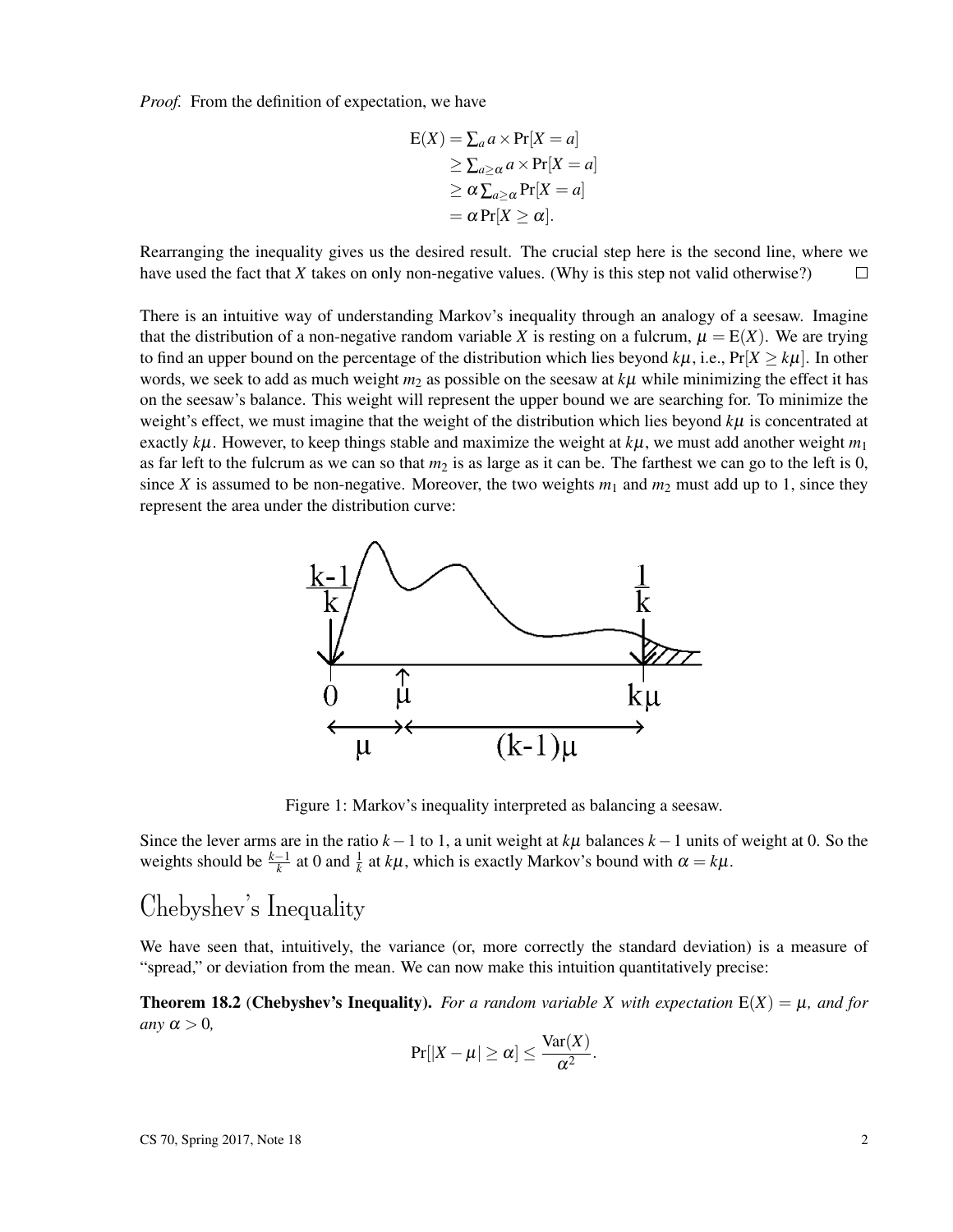*Proof.* Define the random variable  $Y = (X - \mu)^2$ . Note that  $E(Y) = E((X - \mu)^2) = Var(X)$ . Also, notice that the event that we are interested in,  $|X - \mu| \ge \alpha$ , is exactly the same as the event  $Y = (X - \mu)^2 \ge \alpha^2$ . Therefore,  $Pr[|X - \mu| \ge \alpha] = Pr[Y \ge \alpha^2]$ . Moreover, *Y* is obviously non-negative, so we can apply Markov's inequality to it to get

$$
\Pr[Y \geq \alpha^2] \leq \frac{\operatorname{E}(Y)}{\alpha^2} = \frac{\operatorname{Var}(X)}{\alpha^2}.
$$

This completes the proof.

Let's pause to consider what Chebyshev's inequality says. It tells us that the probability of any given deviation,  $\alpha$ , from the mean, either above it or below it (note the absolute value sign), is at most  $\frac{\text{Var}(X)}{\alpha^2}$ . As expected, this deviation probability will be small if the variance is small. An immediate corollary of Chebyshev's inequality is the following:

**Corollary 18.1.** *For a random variable X with expectation*  $E(X) = \mu$ , and standard deviation  $\sigma = \sqrt{Var(X)}$ ,

$$
\Pr[|X-\mu|\geq \beta\sigma]\leq \frac{1}{\beta^2}.
$$

*Proof.* Plug  $\alpha = \beta \sigma$  into Chebyshev's inequality.

So, for example, we see that the probability of deviating from the mean by more than (say) two standard deviations on either side is at most  $\frac{1}{4}$ . In this sense, the standard deviation is a good working definition of the "width" or "spread" of a distribution.

In some special cases it is possible to get tighter bounds on the probability of deviations from the mean. However, for general random variables Chebyshev's inequality is essentially the only tool. Its power derives from the fact that it can be applied to *any* random variable.

### Example: Estimating the Bias of a Coin

Let us go back to our motivating example of estimating the bias of a coin. Recall that we have a coin of unknown bias *p*, and our estimate of *p* is  $\hat{p} = \frac{1}{n} S_n$  where  $S_n$  is the number of Heads in *n* coin tosses.

As usual, we will find it helpful to write  $S_n = X_1 + \cdots + X_n$ , where  $X_i = 1$  is the *i*-th coin toss comes up Heads and  $X_i = 0$  otherwise, and the random variables  $X_1, \ldots, X_n$  are mutually independent. Then  $E(X_i) =$  $Pr[X_i = 1] = p$ , so by linearity of expectation,

$$
E(\hat{p}) = E(\frac{1}{n}S_n) = \frac{1}{n}\sum_{i=1}^n E(X_i) = p.
$$

What about the variance of  $\hat{p}$ ? Note that since the *X*<sup>*i*</sup>'s are independent, the variance of  $S_n = \sum_{i=1}^n X_i$  is equal to the sum of the variances:

$$
Var(\hat{p}) = Var(\frac{1}{n}S_n) = \frac{1}{n^2}Var(S_n) = \frac{1}{n^2}\sum_{i=1}^n Var(X_i) = \frac{\sigma^2}{n},
$$

where we have written  $\sigma^2$  for the variance of each of the  $X_i$ .

So we see that the variance of  $\hat{p}$  decreases linearly with *n*. This fact ensures that, as we take larger and larger sample sizes  $n$ , the probability that we deviate much from the expectation  $p$  gets smaller and smaller.

Let's now use Chebyshev's inequality to figure out how large *n* has to be to ensure a specified accuracy in our estimate of the true bias *p*. As we discussed in the beginning of this note, a natural way to measure this

 $\Box$ 

 $\Box$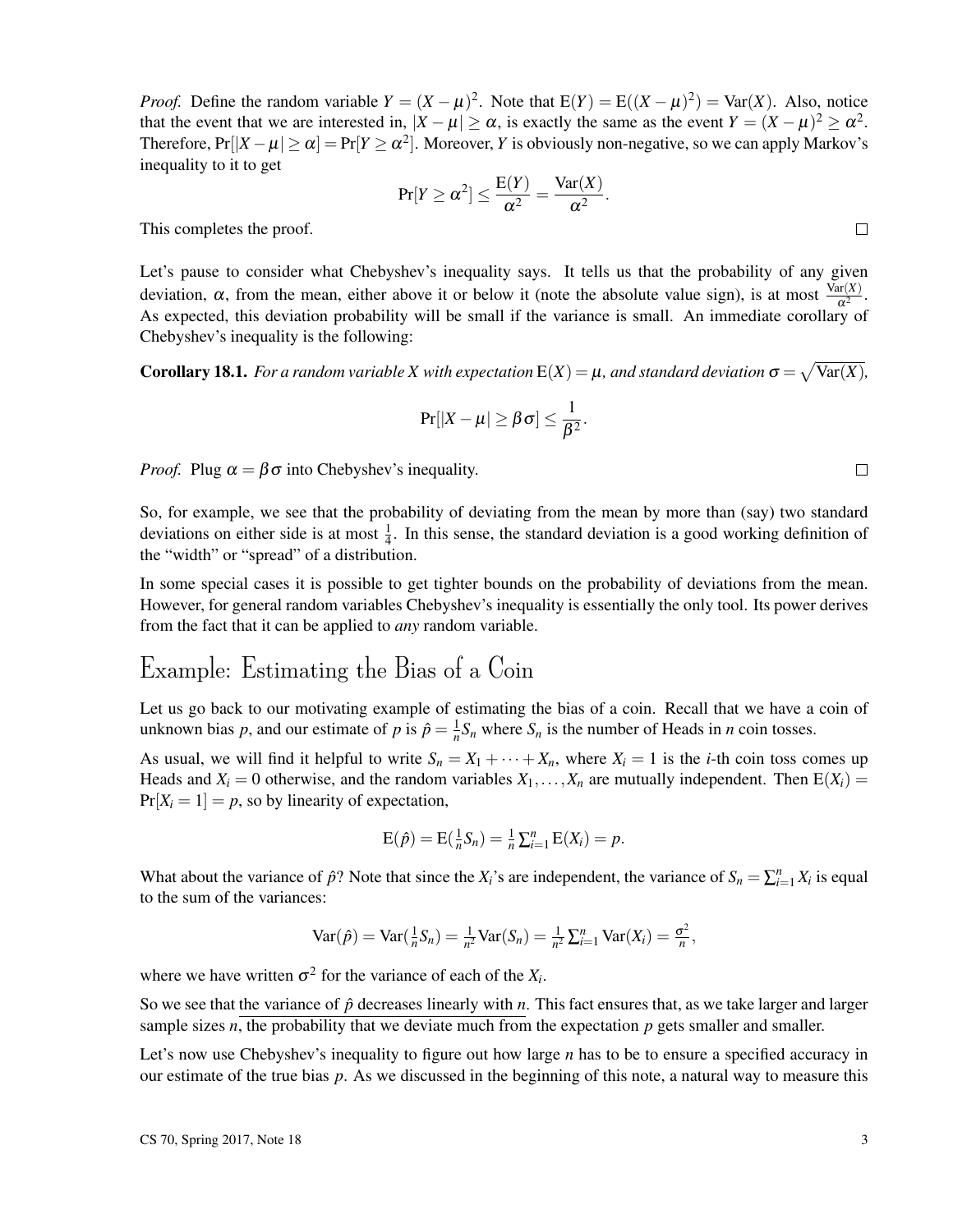is for us to specify two parameters,  $\varepsilon$  and  $\delta$ , both in the range  $(0,1)$ . The parameter  $\varepsilon$  controls the *error* we are prepared to tolerate in our estimate, and  $\delta$  controls the *confidence* we want to have in our estimate.

Applying Chebyshev's inequality, we have

$$
Pr[|\hat{p} - p| \ge \varepsilon] \le \frac{Var(\hat{p})}{\varepsilon^2} = \frac{\sigma^2}{n\varepsilon^2}.
$$

To make this less than the desired value  $\delta$ , we need to set

$$
n \ge \frac{\sigma^2}{\varepsilon^2 \delta}.\tag{1}
$$

Now recall that  $\sigma^2 = \text{Var}(X_i)$  is the variance of a single sample  $X_i$ . So, since  $X_i$  is an indicator random variable with  $Pr[X_i = 1] = p$ , we have  $\sigma^2 = p(1 - p)$ , and inequality (1) becomes

$$
n \ge \frac{p(1-p)}{\varepsilon^2 \delta}.\tag{2}
$$

Since  $p(1-p)$  is takes on its maximum value for  $p = 1/2$ , we can conclude that it is sufficient to choose *n* such that:

$$
n \ge \frac{1}{4\varepsilon^2 \delta},\tag{3}
$$

as we claimed earlier.

For example, plugging in  $\varepsilon = 0.1$  and  $\delta = 0.05$ , we see that a sample size of  $n = 500$  is sufficient to get an estimate  $\hat{p}$  that is accurate to within an error of 0.1 with probability at least 95%.

As a concrete example, consider the problem of estimating the proportion *p* of Democrats in the US population, by taking a small random sample. We can model this as the problem of estimating the bias of a coin above, where each coin toss corresponds to a person that we select randomly from the entire population. Our calculation above shows that to get an estimate  $\hat{p}$  that is accurate to within an error of 0.1 with probability at least 95%, it suffices to sample  $n = 500$  people. In particular, notice that the size of the sample is independent of the total size of the population! This is how polls can accurately estimate quantities of interest for a population of several hundred million while sampling only a very small number of people.

#### Estimating a general expectation

What if we wanted to estimate something a little more complex than the bias of a coin? For example, suppose we want to estimate the average wealth of people in the US. We can model this as the problem of estimating the expected value of an unknown probability distribution. Then we can use exactly the same scheme as before, except that now we sample the random variables  $X_1, X_2, \ldots, X_n$  independently from our unknown distribution. Clearly  $E(X_i) = \mu$ , the expected value that we are trying to estimate. Our estimate of  $\mu$  will be  $\hat{\mu} = \frac{1}{n} \sum_{i=1}^{n} X_i$ , for a suitably chosen sample size *n*.

Following the same calculation as before, we have  $E(\hat{\mu}) = \mu$  and  $Var(\hat{\mu}) = \frac{\sigma^2}{n}$  $\sigma^2$ , where  $\sigma^2$  = Var(*X<sub>i</sub>*) is the variance of the *X<sup>i</sup>* . (Recall that the only facts we used about the *X<sup>i</sup>* was that they were independent and had the same distribution — actually the same expectation and variance would be enough: why?) This time, however, since we do not have any a priori bound on the mean  $\mu$ , it makes more sense to let  $\varepsilon$  be the relative error, i.e., we wish to find an estimate  $\hat{\mu}$  that is within an additive error of  $\epsilon \mu$ :

$$
\Pr[|\hat{\mu} - \mu| \geq \varepsilon \mu] \leq \delta.
$$